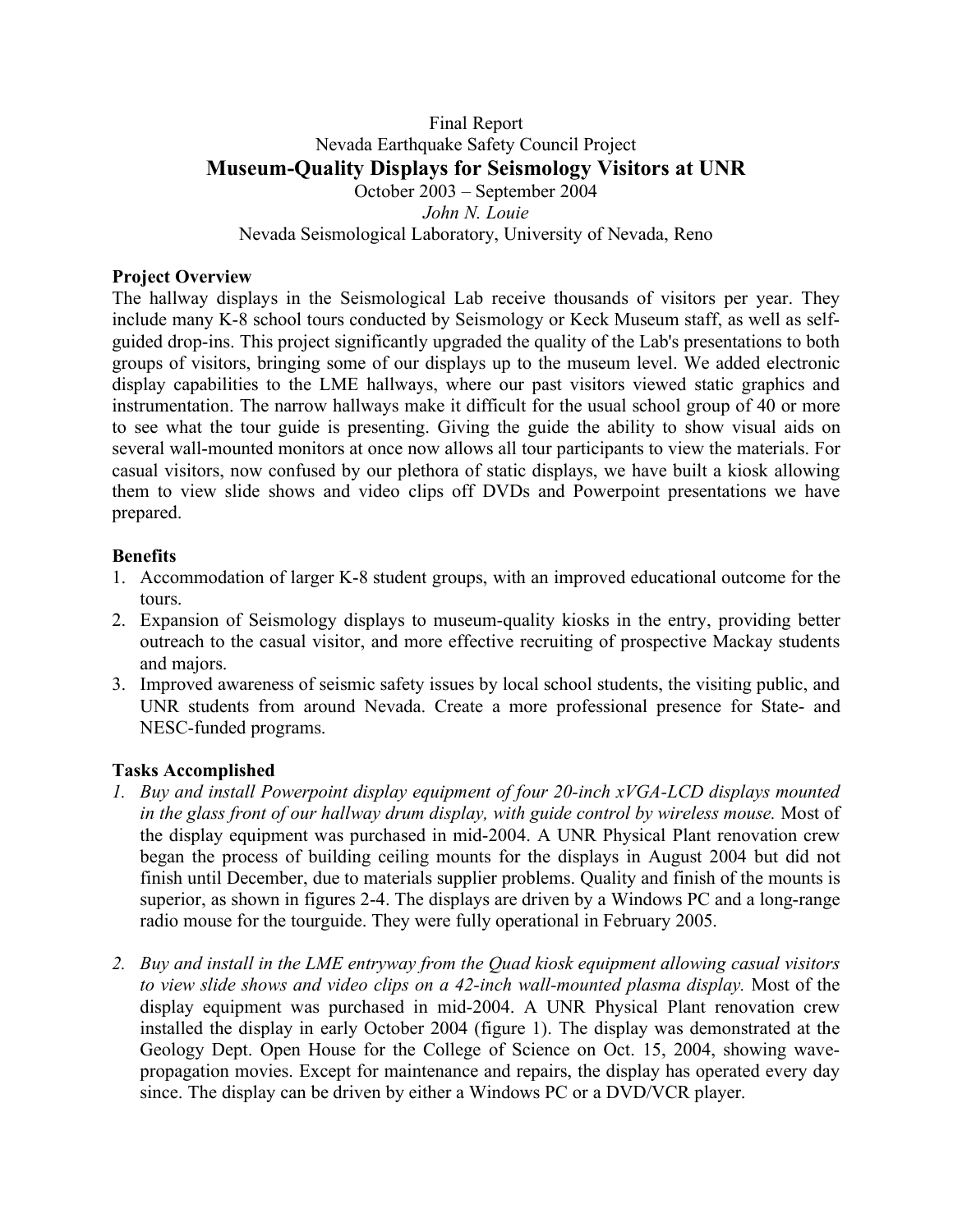*3. Create content for these displays, producing Powerpoint presentations containing the visual aids needed by K-8 tours, and the DVDs for viewing by casual visitors.* Content creation began in October 2003 with preparation of Powerpoint slide shows by undergraduate student Marcus Lambert. These shows were designed for the 5<sup>th</sup>-grade school audience, and contain the materials presented verbally by staff to school tour groups. Additional slide shows were contributed by faculty. In Summer and Fall 2004, undergraduate Jeff Hogue edited the slide shows and created DVDs holding all slide shows and video materials as well. Altogether more than six hours of presentation materials have been authored for the displays.



**Fig. 1:** 42-in plasma display in LME entry from quad. Large cabinet to be removed, allowing installation of kiosk controls. Computer and DVD player driving display are in LME 320 behind wall.



**Fig. 2:** Four 18-in LCD displays in the LME-LMR passageway helicorder-drum display area, all showing the same Powerpoint slide.



**Fig. 3:** Three of the four displays, complementing active helicorder drums and static displays on opposite wall.



**Fig. 4:** Two of the displays as viewed from tour perspective, visible over crowds but not obstructing view of drums. All wires and connections are hidden in mounts and above false ceiling.